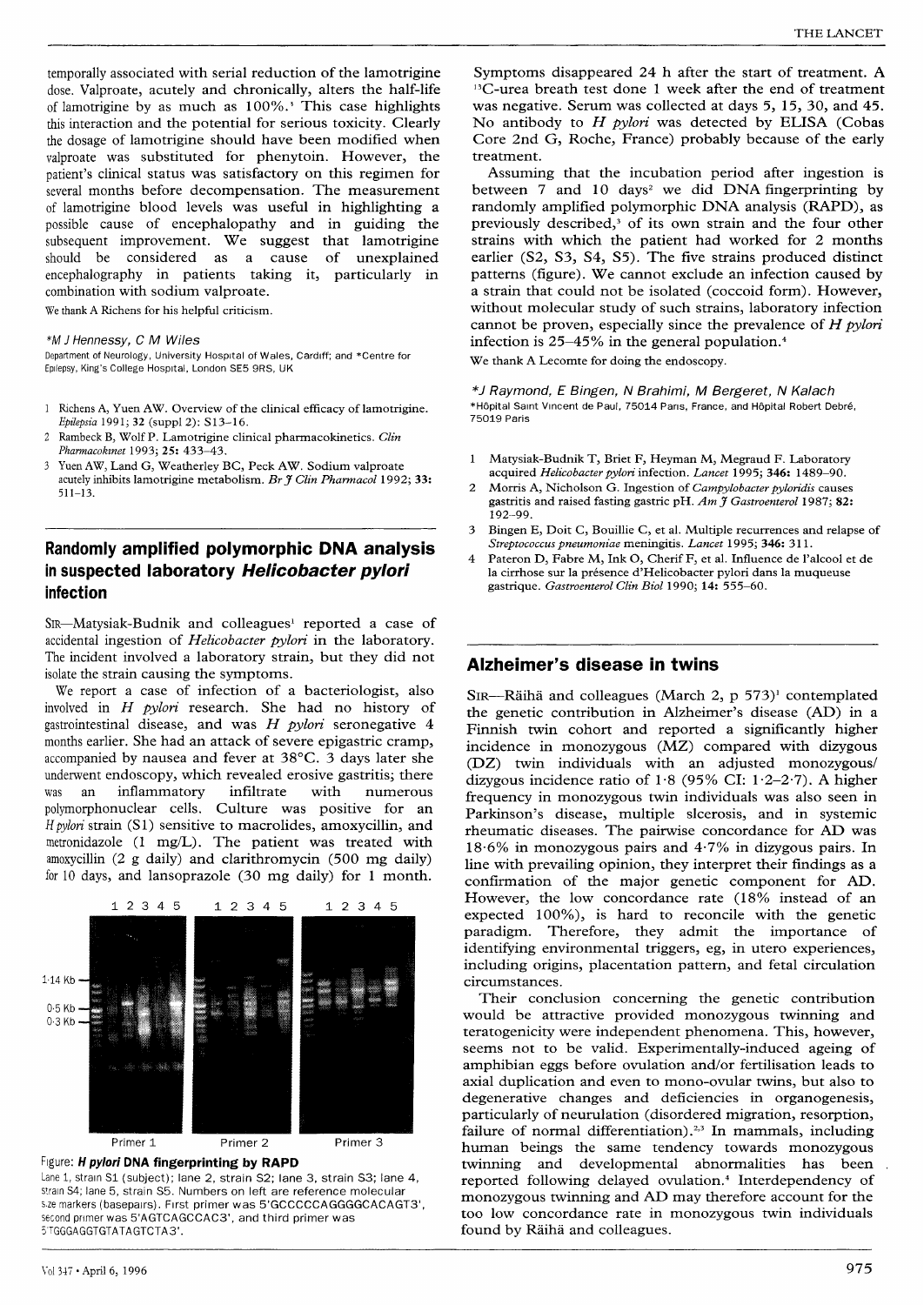The association of non-familial and late-onset AD and, to some extent also, of monozygous twinning with conditions related to non-optimal maturation and fertilisation of the oocyte, has been reported, ie, first and/or high birth order, very young and/or advanced maternal age, winter birth excess, specific constitutions (eg, reduced cognitive reserve capacity, proneness to aneuploid pregnancies). These environmental triggers may indicate that the quality of the oocyte at conception<sup> $\delta$ </sup> is related to monozygous twinning and future AD. They have to be separated from the genetic contribution in AD, particularly in non-familial and lateonset AD, as in many other constitutional diseases of so-called multifactorial or polygenic origin.

### P H Jongbloet

Department of Medical Informatics, Epidemiology and Statistics, University of Nijmegen, 6500 HB, Nijmegen, Netherlands

- 1 Räihä I, Kaprio J, Koskenvuo M, Rajala T, Sourander L. Alzheimer's disease in Finnish twins. Lancet 1996; 347: 573-78.
- 2 Witschi E. Overripeness of the egg as a cause of twinning and teratogenesis. Cancer Res 1952; 12: 763-97.
- 3 Mikamo K. Intrafollicular overripeness and teratologic development. Cytogenetics 1968; 7: 223-31.
- 4 Bomsel-Helmreich O, Papiernik-Berkhauer E. Delayed ovulation and monozygotic twinning. Acta Genet Med Gemellol 1976; 25: 736.
- 5 Jongbloet PH. Prepregnancy care: background biological effects. In: Chamberlain G, Lumley J, eds. Prepregnancy care: a manual for practice. Chichester: John Wiley, 1986: 31-52.

SIR-We tried to corroborate in Danish registers<sup>1,2</sup> the report by Räihä and colleagues (March 2,  $p$  573)<sup>3</sup> of a higher frequency of Alzheimer's disease (AD) in individuals from monozygotic twin pairs, compared with individuals from dizygotic twin pairs. Furthermore, we compared the cognitive functions of elderly monozygotic and dizygotic twins using an interview-survey from 1995 among all Danish 75+ year old twins. In this age group AD comprises more than half the dementia cases.4

In our study all twins included were same-sexed and born before Feb 1, 1920. The Danish Hospital Discharge Register was established in 1977 and therefore only the 7144 twin individuals with known zygosity, who survived to 1977, were included. Of these 2690 survived to be eligible for the 1995 interview survey. We have previously reported that mortality trajectories throughout adulthood are similar in monozygotic and dizygotic individuals.' In the Danish register, dementia cases were sought under the same international classification of diseases (ICD) codes as in the Finnish study. The ICD group 290 consisted virtually only of "dementia senilis" diagnoses and it is therefore presented as one group in our table. Encephalopathy (ICD 781.79) was found only in six cases. Because we did not validate diagnoses through

| 68.4(7.8)<br>2168(85.2) | 4598<br>67.9(7.7)                                         |
|-------------------------|-----------------------------------------------------------|
|                         |                                                           |
|                         |                                                           |
|                         |                                                           |
|                         | 3886(84.5)                                                |
|                         |                                                           |
| 98(3.8)                 | 188(4.1)                                                  |
| 90(3.5)                 | 160(3.5)                                                  |
|                         |                                                           |
|                         | 1024                                                      |
| 80.0(4.0)               | 80.2(4.2)                                                 |
|                         |                                                           |
|                         |                                                           |
|                         | 635(62.0)                                                 |
|                         | $181(17-7)$                                               |
|                         | $127(12-4)$                                               |
|                         | 50 $(4.9)$                                                |
|                         | 31(3.0)                                                   |
|                         | 330(60.0)<br>100(18.2)<br>75 (13.6)<br>29(5.3)<br>16(2.9) |

Table: **Danish same-sex twins born before Feb 1, 19** 

medical records, we excluded the ICD code 440.99 (generalised arteriosclerosis), which was found to be the major source of misclassification in the Finnish study. The table shows the nearly identical hospitalisation pattern for monozygotic and dizygotic individuals.

In the interview-survey the proportion of responders, responders by proxy and non-responders was similar for monozygotic and dizygotic individuals (73:7:20 vs 74:6:20). Furthermore, the proportion where dementia was given as reason for proxy-interview or non-response was similar in monozygotic and dizygotic twins  $(4.9\% \text{ vs } 4.6\%, \text{p} > 0.5)$ . In the table the mini mental state cognitive screening examination (MMSE) scores<sup>5</sup> of those individuals who had physical impairments (which might affect their score) are excluded, together with those individuals who were reluctant to participate in the test. Inclusion of these individuals in the MMSE distribution also failed to show any significant difference in cognitive functions between monozygotic and dizygotic individuals.

\*Kaare Christensen, Niels V Holm, James W Vaupel The Danish Twin Registry, Odense University, DK-5000 Odense C, Denmark

- 1 Christensen K, Vaupel J, Holm NV, Yashin AI. Mortality among twins after age 6: fetal origins hypothesis versus twin method. BMJ 1995; 310: 432-36.
- 2 Jürgensen HJ, Frølund C, Gustafsen J, Mosbeck H, Guldhammer B. Registration of diagnosis in a national patient register: preliminary assessment of the validity of the register. Ugeskr Laeger 1984; 146: 3303-08.
- 3 Räihä I, Kaprio J, Koskenvuo M, Rajala T, Sourander L. Alzheimer's disease in Finnish twins. Lancet 1996; 347: 573-78.
- Beard CM, Kokmen E, Offord K, Kurland LT. Is the prevalence of dementia changing? Neurology 1991; 41: 1911-14.
- 5 Folstein MF, Folstein SE, McHugh PR. Mini-mental state: a practical method for grading the cognitive state of patients for the clinician. J Psychiatr Res 1975; 12: 189-98.

## Human diploid-cell rabies vaccine: efficacy of four doses

SIR-Rabies is a major health hazard and an economic burden for developing countries. Because of the cost of the human diploid-cell rabies vaccine (HDCV), Semple-type vaccines remain the usual treatment for patients bitten in these areas of the world. Unfortunately, neuroparalytic reactions are common with Semple-type vaccines,' resulting in about 20% fatalities.

We compared serum rabies virus neutralising antibody (SRVNA) titres of 23 adults vaccinated following exposure to a rabid dog; none had received a rabies vaccine in the past 10 years. They were immunised with five, 1 mL intramuscular doses of HDCV (Merieux Inactivated Rabies Vaccine, Pasteur Merieux Serums and Vaccines, Lyon, France), according to the recommendations of the World Health Organization.<sup>2</sup> Blood samples were taken at 16 and 45 days, after the fourth and fifth doses of the vaccine. SRVNA titres of double-blind coded sera were determined by the rapid fluorescent focus inhibition test.<sup>3</sup> Titres were adjusted to international unit/mL (IU/mL) with US Standard Human Immune Globulin R3 as a reference serum. Mean SRVNA titres after the fourth vaccination

|                | <b>SRVNA levels</b> |              |
|----------------|---------------------|--------------|
|                | Fourth doses        | Fifth doses  |
| Subjects (n)   | 23                  | 23           |
| Mean (SD)      | 53 (36)             | $16(24)$ *   |
| Median         | 60                  | $7.5*$       |
| Range          | $15 - 120$          | $3.75 - 120$ |
| * $p < 0.01$ . |                     |              |

Table: SRVNA (IU/mL) after fourth and fifth doses of HDCV